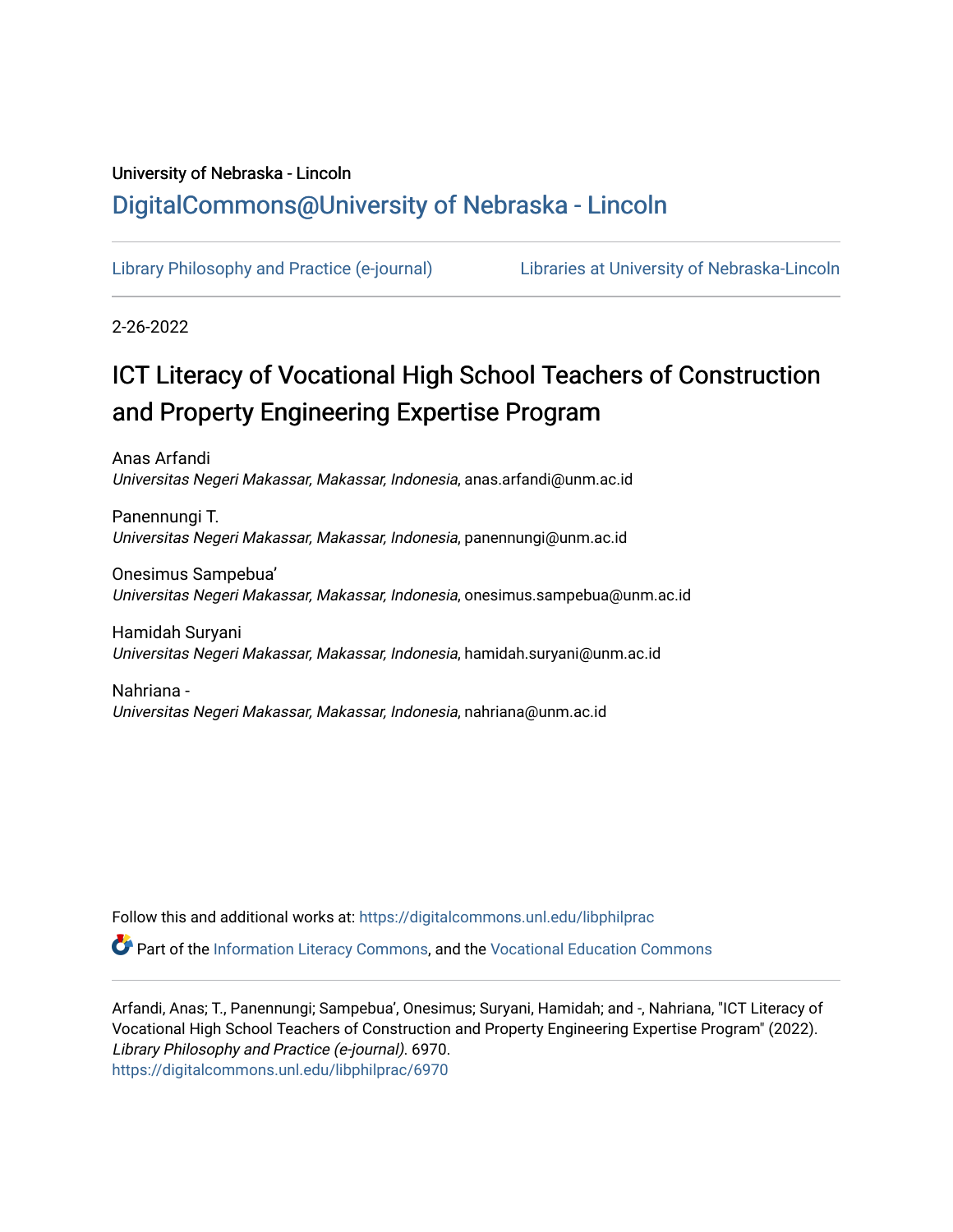# **ICT Literacy of Vocational High School Teachers of Construction and Property Engineering Expertise Program**

# **Anas Arfandi\* , Panennungi T., Onesimus Sampebua', Hamidah Suryani, & Nahriana**

Universitas Negeri Makassar, Makassar, Indonesia

# **Abstract**

The purpose of the research is 1) to elaborate the understanding of ICT for vocational school teachers in the Construction and Property Engineering expertise program. 2) to describe the ICT literacy of teacher's to use technology. 3) to explain the difference the teachers' ICT literacy based on their years of service. This research was conducted at the province of South Sulawesi. Data collected and anlyzed between March – June 2021. The sample used was 75 respondents. The result of the study explain the understanding of SMK teachers about ICT is quite good, most of them needs to be improved. The ability of teachers to use technology without networks in learning is good, but it still needs to be improved in terms of making mind maps and video editing. There is no difference on the ICT Literacy of teachers to use technology according to their working period.

**Keywords:** information and communication technology, vocational high school, construction and property engineering.

# **1. Introduction**

 $\overline{a}$ 

The 21st century presents its challenges for the world of education. Teachers as the spearhead of education must be able to integrate various Information and Communication Technology (ICT) devices in the learning process (Gao, 2021; Yasak & Alias, 2015). Various Literacy is carried out to create a knowledgeable society. One of the literacies that are promoted is technological literacy which encourages teachers to build communication with the outside world so that there is an increase in competence to become professional teachers (Erol et al., 2016; Gao, 2021).

ICT is a means that the learning process can be effective, efficient, and fun. ICT is a means to achieve learning goals, not a learning goal (Alazam et al., 2012; Ghavifekr & Rosdy, 2015). Along with the use of ICT in the learning process, the factor of mastery of ICT by teachers is one of the problems that often arise. Therefore, teachers must be able to master ICT to improve teacher professionalism (Moye, 2009; Widana, 2020).

One indicator of teacher creativity in learning is the use of ICT (Destiana & Soenarto, 2014). The integration of ICT in the dynamic and interactive learning process will provide opportunities for students to learn effectively (Oliver, 2002). Chandra & Lloyd (2008) also stated that to improve

<sup>\*</sup> Corresponden author: anas.arfandi@unm.ac.id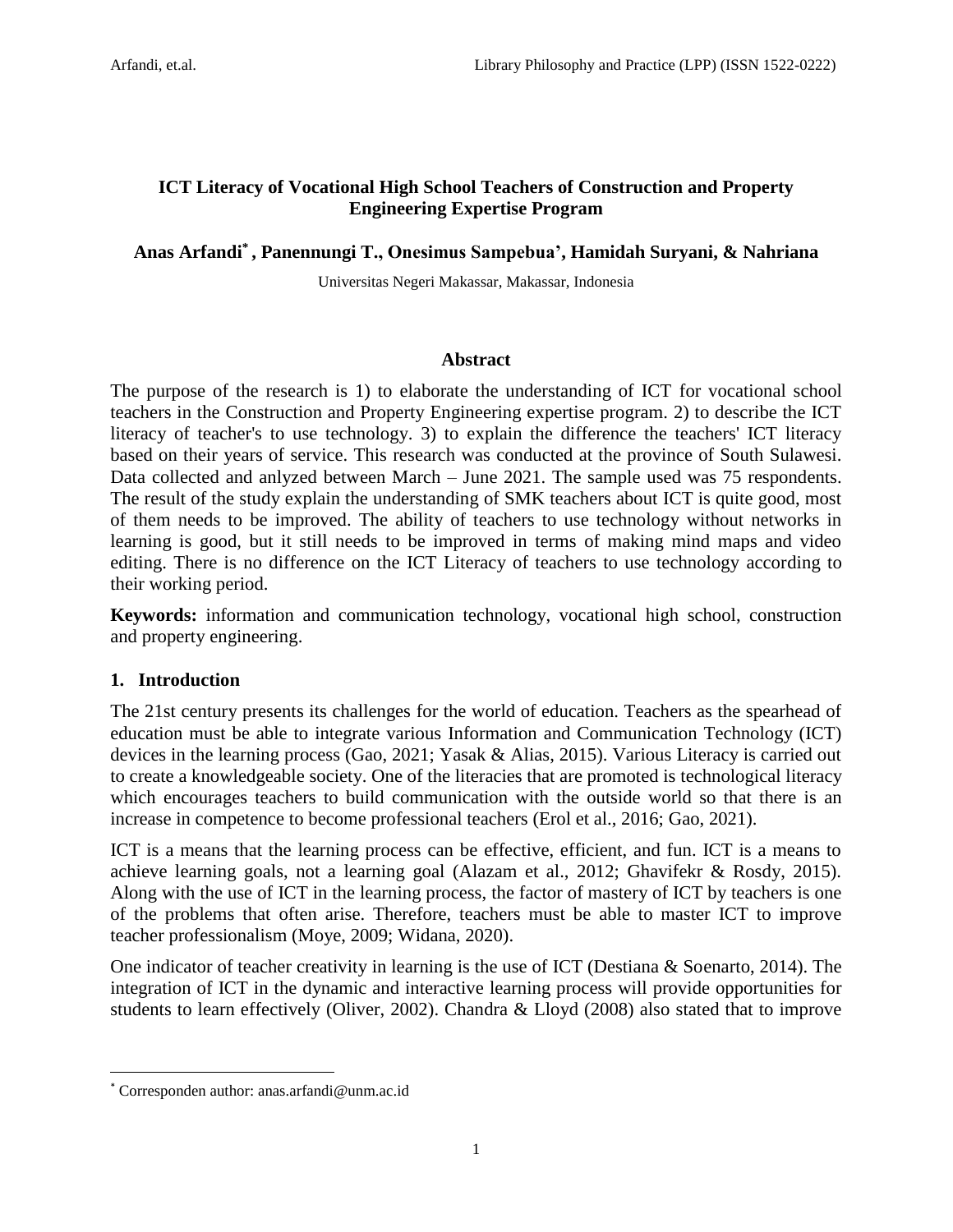student achievement, it is better to use ICT optimally. For this reason, teachers must also be able to adapt to using ICT in the network (Anas Arfandi, 2020).

The number of ICT users in the work environment will have an impact on the motivation and diversity of ICT tools used by teachers (Elmunsyah, 2014). The more co-workers who use ICT and the length of time they use it will form a conducive work environment. The interaction of the use of ICT by users through the interaction of asking questions and helping each other in the work environment will help accelerate the mastery of ICT. The more subjects of ICT users in the school environment will encourage the widespread use of ICT and have an accompanying impact on the willingness of teachers to increase the use of ICT (Lamanauskas, 2008).

Teachers must be able to integrate their ability to use ICT to optimize their performance. The use of ICT by teachers in the learning process and other administrative work in schools can improve teacher performance (Bakar & Mohamed, 2008). Reliable teachers will use ICT not only as a learning aid. ICT can also be used in preparing lesson plans, collecting materials, making student worksheets (LKPD), and processing student grades (Fitriyadi, 2012). Effective use of media can be done by utilizing ICT tools (Oliver, 2002).

There are five important things in teacher performance in the learning process, namely: mastery of the material, use of appropriate learning methods, effective use of media, being able to motivate, and evaluating learning outcomes (Restiyani, 2014). Optimizing the use of ICT not only as a tool but also as an integrated media in making interactive learning media (Purnamawati et al., 2019). Effective and efficient learning is one indicator of the achievement of educational development in an area.

As one of the benchmarks for the development of education in eastern Indonesia, South Sulawesi (South Sulawesi) has 446 public and private vocational high schools (SMK). 32 schools of them hold the Construction and Property Engineering (TKP) expertise program. Based on the results of interviews with the head of the Vocational School of the Education Office of South Sulawesi Province, information was obtained that many teachers who teach at the TKP expertise program have retired and many of them have ended their term of service in the next 2-3 years, while the learning process should not stop.

The acceptance of public servant teachers for crime scene expertise programs has been very low in the last 2 decades. Therefore, almost all schools accept assistant teachers (teachers) as assistants and supporters of the learning process at school. The impact that occurs is the gap in the number of senior teachers and junior teachers. Senior teachers with longer tenures often place more burdens on junior teachers in terms of using ICT. The age of the teacher is also one of the causes of the ineffective implementation of learning.

Seeing these conditions, researchers will study further the ICT competence of vocational school teachers in the crime scene expertise program in the learning process in the classroom. For this reason, the formulation of the problem in this research is 1) how is the understanding of ICT for vocational school teachers in the Construction and Property Engineering expertise program? 2) How far is the ICT literacy of teacher's to use technology? 3) how difference the teachers' ICT literacy based on their years of service?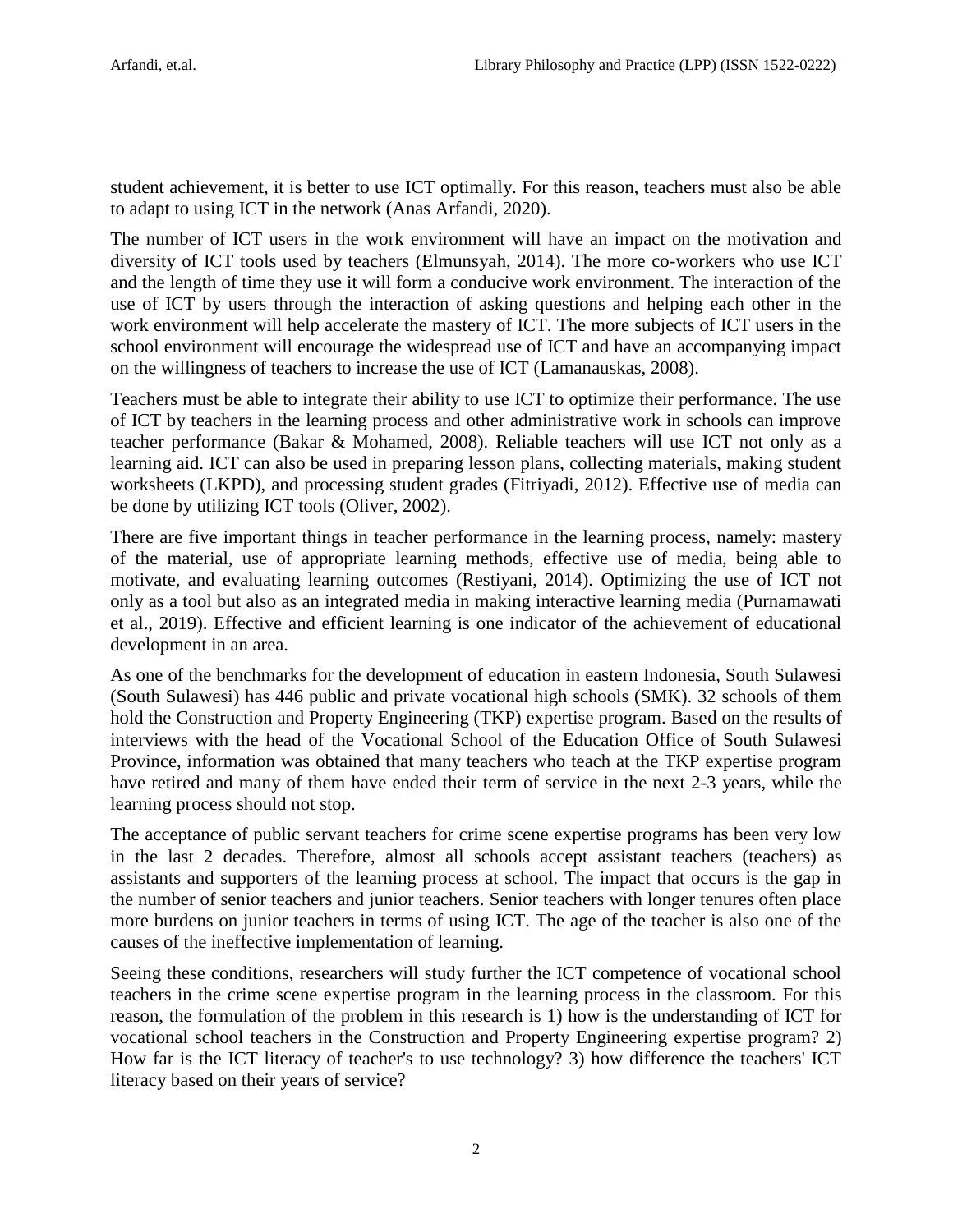#### **2. Methods**

This study is an ex post facto research with a survey method conducted to get profile of digital literacy level of mathematics students in relation to learning motivation. Research activities begin with the study of various literatures, documents, research results.

This research was conducted at the Vocational High School which organizes the Construction and Property Engineering Expertise Program (TKP) in the province of South Sulawesi. The study was conducted in March – June 2021. The population of this study was all productive teachers from 32 public and private vocational schools that held TKP expertise programs in the province of South Sulawesi. The total population of the study was 93 teachers. Determination of the number of samples using the Slovin formula with an error rate of 0.05. Thus, the sample used was 75 respondents consisting of 39 men and 36 women, 64 respondents who graduated with a bachelor's degree, and 11 respondents who graduated with a Masters's degree.

The characteristics of the respondents are described as follows:

|            |                  | Years of service |       |              |       |
|------------|------------------|------------------|-------|--------------|-------|
|            |                  |                  |       |              |       |
|            |                  | $<$ 5 Years      | Years | $> 10$ Years | Total |
| Age        | $<$ 31 years old | 6                |       |              | 6     |
|            | 31-40 years old  |                  | 24    | 14           | 43    |
|            | 41-50 years old  | 3                |       | 15           | 23    |
|            | $> 50$ years     |                  |       | 3            |       |
| Total      |                  | 14               | 29    | 32           | 75    |
| Percentage |                  | 18.67            | 38.67 | 42.67        |       |

Table 1. Characteristics of respondents by age and years of service

Based on Table 1, shows that the dominant respondents are aged 31-40 years, and among them have a working period of 5-10 years. However, the majority of respondents have more than 10 years of service.

Table 2. Characteristics of respondents based on years of service and certification

|               |                    | Years of service |                   |              |       |
|---------------|--------------------|------------------|-------------------|--------------|-------|
|               |                    | $<$ 5 Years      | $5 - 10$<br>Years | $> 10$ Years | Total |
| Certification | Already<br>Not yet |                  | 25                | 28           | 54    |
|               |                    |                  |                   |              | 21    |
| Total         |                    |                  | 29                |              |       |

Based on Table 2. The dominant respondents have received certification, and they have served more than 10 years. Respondents who have not been certified are dominant teachers who have recently been active, namely less than 5 years.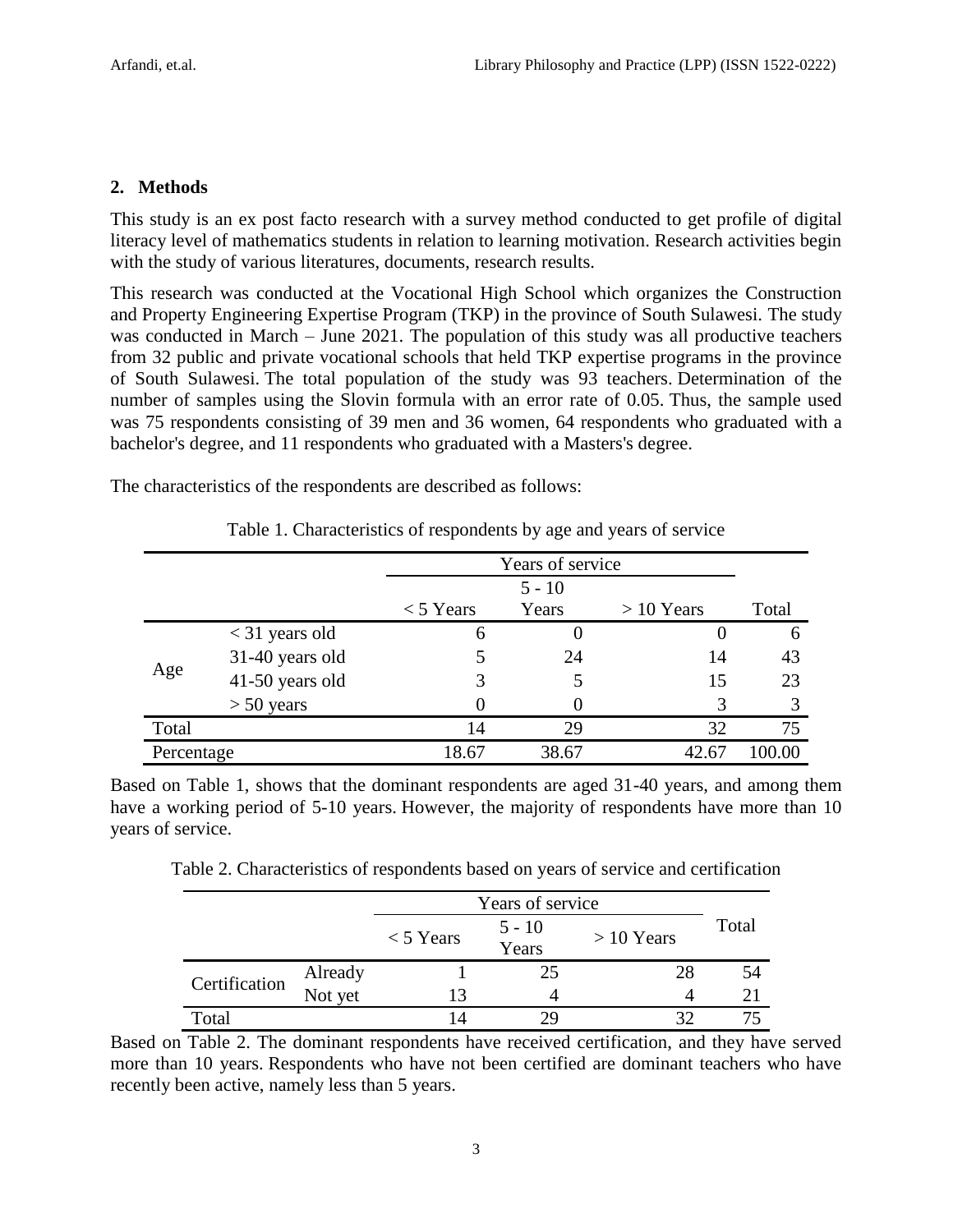The variables studied were the understanding of ICT, the ability of ICT. This questionnaire instrument has met the valid and reliable rules that adopt the previously developed instrument (A. Arfandi et al., 2020). Understanding of ICT is the teacher's knowledge of hardware and software commonly used by teachers and education personnel in schools and also specifically used by TKP teachers. ICT ability is the teacher's ability to use hardware and software commonly used in the crime scene. The research data was collected using a questionnaire instrument which was distributed online using the google form facility. The data that has been collected is then analyzed using quantitative descriptive and inferential analysis.

# **3. Results and Discussion**

# **3.1. Understanding of ICT for SMK teachers TKP Expertise Program**

Based on the data collection that has been done, the following is a description of the teacher's ICT understanding. The results described are also related to the status of teachers who already have an educator certificate and who do not have an educator certificate.



Figure 1. Teachers' ICT understanding based on certification

Figure 1 shows that the percentage of teachers who have not been certified have a higher understanding when compared to teachers who already have certification. However, at the point of understanding artificial intelligence, both uncertified and certified teachers do not understand it. This indicates that teachers of the TKP expertise program in South Sulawesi need to be strengthened in facing the challenges of industry 4.0 (Janti, 2014; Oliver, 2002; Tondeur et al.,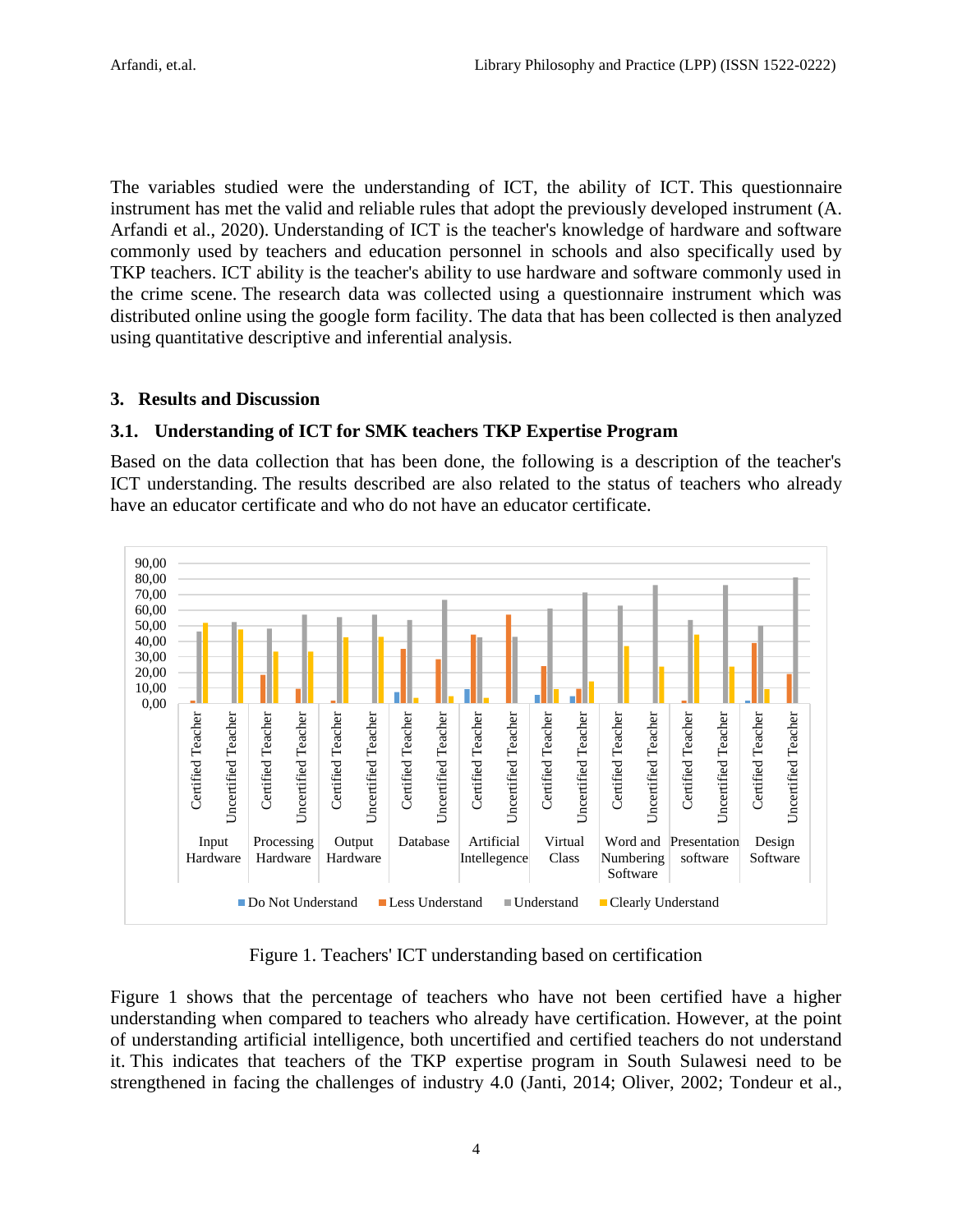2017; Van Couvering, 2008). Given the increasingly rapid technological developments, the understanding of teachers' ICT in the millennial era should no longer be limited to the use of word processing software, numbers, and presentations, but teachers have to improve technological literacy skills in the 21st century (Alazam et al., 2012; Arnold et al., 2009; Caldarola et al., 2018; Durmuş & Dağlı, 2017; Saud et al., 2011)

2) Teacher's ability to use technology

| <b>Ability in using software</b> |                     |                                                                                                                                                                                                                                                                                                                                                                                                                                                                                                                                                                                                                                                                                                                                                      |       |            |              |
|----------------------------------|---------------------|------------------------------------------------------------------------------------------------------------------------------------------------------------------------------------------------------------------------------------------------------------------------------------------------------------------------------------------------------------------------------------------------------------------------------------------------------------------------------------------------------------------------------------------------------------------------------------------------------------------------------------------------------------------------------------------------------------------------------------------------------|-------|------------|--------------|
|                                  |                     | $< 5$ years                                                                                                                                                                                                                                                                                                                                                                                                                                                                                                                                                                                                                                                                                                                                          | years | > 10 years | <b>Total</b> |
|                                  | Unable              | 0.00                                                                                                                                                                                                                                                                                                                                                                                                                                                                                                                                                                                                                                                                                                                                                 | 0.00  | 0.00       | 0.00         |
| Word software                    | Less able           | 0.00                                                                                                                                                                                                                                                                                                                                                                                                                                                                                                                                                                                                                                                                                                                                                 | 0.00  | 1.33       | 1.33         |
|                                  | Able                | 8.00                                                                                                                                                                                                                                                                                                                                                                                                                                                                                                                                                                                                                                                                                                                                                 | 21.33 | 25.33      | 54.67        |
|                                  | Very Capable        | $\overline{5} - 10$<br>10.67<br>17.33<br>16.00<br>0.00<br>0.00<br>0.00<br>0.00<br>0.00<br>2.67<br>25.33<br>25.33<br>9.33<br>9.33<br>13.33<br>14.67<br>0.00<br>0.00<br>0.00<br>0.00<br>0.00<br>2.67<br>25.33<br>9.33<br>21.33<br>9.33<br>17.33<br>14.67<br>1.33<br>0.00<br>5.33<br>10.67<br>21.33<br>4.00<br>25.33<br>13.33<br>9.33<br>0.00<br>2.67<br>6.67<br>1.33<br>0.00<br>0.00<br>5.33<br>1.33<br>17.33<br>32.00<br>16.00<br>16.00<br>1.33<br>1.33<br>8.00<br>0.00<br>2.67<br>6.67<br>21.33<br>12.00<br>20.00<br>6.67<br>16.00<br>14.67<br>0.00<br>0.00<br>0.00<br>0.00<br>0.00<br>0.00<br>0.00<br>0.00<br>2.67<br>9.33<br>22.67<br>28.00<br>9.33<br>16.00<br>12.00<br>0.00<br>2.67<br>6.67<br>6.67<br>18.67<br>17.33<br>10.67<br>14.67<br>17.33 | 44.00 |            |              |
|                                  | Unable              |                                                                                                                                                                                                                                                                                                                                                                                                                                                                                                                                                                                                                                                                                                                                                      |       | 0.00       |              |
|                                  | Less able           |                                                                                                                                                                                                                                                                                                                                                                                                                                                                                                                                                                                                                                                                                                                                                      |       |            | 2.67         |
| Numbering software               | Able                |                                                                                                                                                                                                                                                                                                                                                                                                                                                                                                                                                                                                                                                                                                                                                      |       |            | 60.00        |
|                                  | Very Capable        |                                                                                                                                                                                                                                                                                                                                                                                                                                                                                                                                                                                                                                                                                                                                                      |       |            | 37.33        |
|                                  | Unable              |                                                                                                                                                                                                                                                                                                                                                                                                                                                                                                                                                                                                                                                                                                                                                      |       |            | 0.00         |
| <b>Presentation software</b>     | Less able           |                                                                                                                                                                                                                                                                                                                                                                                                                                                                                                                                                                                                                                                                                                                                                      |       |            | 2.67         |
|                                  | Able                |                                                                                                                                                                                                                                                                                                                                                                                                                                                                                                                                                                                                                                                                                                                                                      |       |            | 56.00        |
|                                  | Very Capable        | <b>Years of service</b>                                                                                                                                                                                                                                                                                                                                                                                                                                                                                                                                                                                                                                                                                                                              | 41.33 |            |              |
|                                  | Unable              |                                                                                                                                                                                                                                                                                                                                                                                                                                                                                                                                                                                                                                                                                                                                                      |       |            | 6.67         |
|                                  | Less able           |                                                                                                                                                                                                                                                                                                                                                                                                                                                                                                                                                                                                                                                                                                                                                      |       |            | 36.00        |
| Design software                  | Able                |                                                                                                                                                                                                                                                                                                                                                                                                                                                                                                                                                                                                                                                                                                                                                      |       |            | 48.00        |
|                                  | Very Capable        |                                                                                                                                                                                                                                                                                                                                                                                                                                                                                                                                                                                                                                                                                                                                                      |       | 9.33       |              |
|                                  | Unable              |                                                                                                                                                                                                                                                                                                                                                                                                                                                                                                                                                                                                                                                                                                                                                      |       | 1.33       |              |
| Drawing software                 | Less able           |                                                                                                                                                                                                                                                                                                                                                                                                                                                                                                                                                                                                                                                                                                                                                      |       |            | 24.00        |
|                                  | Able                |                                                                                                                                                                                                                                                                                                                                                                                                                                                                                                                                                                                                                                                                                                                                                      |       |            | 64.00        |
|                                  | <b>Very Capable</b> |                                                                                                                                                                                                                                                                                                                                                                                                                                                                                                                                                                                                                                                                                                                                                      |       | 10.67      |              |
|                                  | Unable              |                                                                                                                                                                                                                                                                                                                                                                                                                                                                                                                                                                                                                                                                                                                                                      |       |            | 9.33         |
| mind mapping                     | Less able           |                                                                                                                                                                                                                                                                                                                                                                                                                                                                                                                                                                                                                                                                                                                                                      |       |            | 53.33        |
|                                  | Able                |                                                                                                                                                                                                                                                                                                                                                                                                                                                                                                                                                                                                                                                                                                                                                      |       |            | 37.33        |
|                                  | Very Capable        |                                                                                                                                                                                                                                                                                                                                                                                                                                                                                                                                                                                                                                                                                                                                                      |       |            | 0.00         |
|                                  | Unable              |                                                                                                                                                                                                                                                                                                                                                                                                                                                                                                                                                                                                                                                                                                                                                      |       |            | 0.00         |
|                                  | Less able           |                                                                                                                                                                                                                                                                                                                                                                                                                                                                                                                                                                                                                                                                                                                                                      |       |            | 2.67         |
| File management                  | Able                |                                                                                                                                                                                                                                                                                                                                                                                                                                                                                                                                                                                                                                                                                                                                                      |       |            | 60.00        |
|                                  | Very Capable        |                                                                                                                                                                                                                                                                                                                                                                                                                                                                                                                                                                                                                                                                                                                                                      |       |            | 37.33        |
|                                  | Unable              |                                                                                                                                                                                                                                                                                                                                                                                                                                                                                                                                                                                                                                                                                                                                                      |       |            | 9.33         |
| Video editing                    | Less able           |                                                                                                                                                                                                                                                                                                                                                                                                                                                                                                                                                                                                                                                                                                                                                      |       |            | 42.67        |
|                                  | Able                |                                                                                                                                                                                                                                                                                                                                                                                                                                                                                                                                                                                                                                                                                                                                                      |       |            | 42.67        |

Table 1. Teachers' ability to use technology based on years of service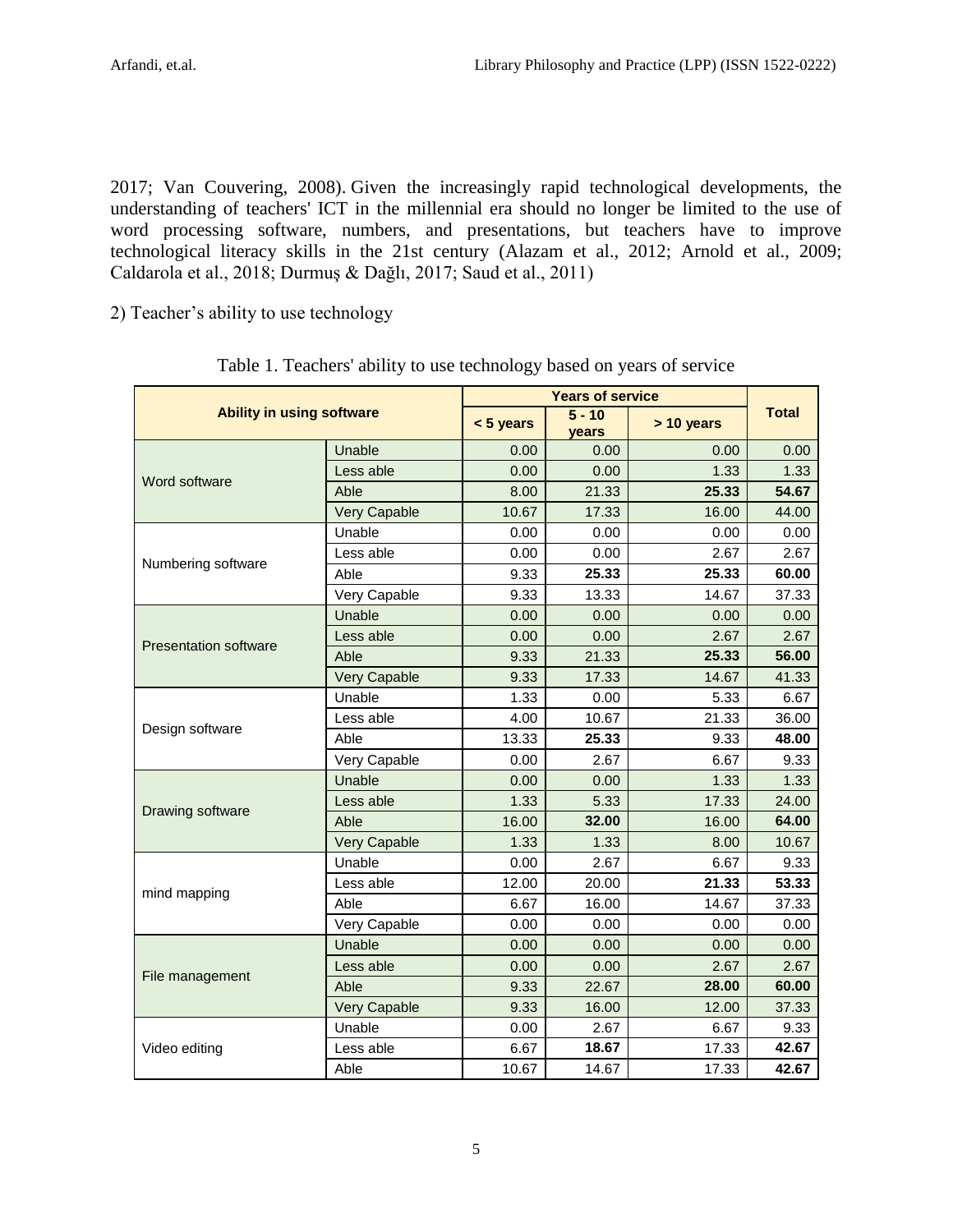|                       | Very Capable        | 1.33                                                                                                                                                                                              | 2.67  | 1.33  | 5.33  |
|-----------------------|---------------------|---------------------------------------------------------------------------------------------------------------------------------------------------------------------------------------------------|-------|-------|-------|
|                       | Unable              | 0.00                                                                                                                                                                                              | 0.00  | 2.67  | 2.67  |
| Software Installation | Less able           | 2.67                                                                                                                                                                                              | 6.67  | 13.33 | 22.67 |
|                       | Able                | 10.67                                                                                                                                                                                             | 28.00 | 18.67 | 57.33 |
|                       | <b>Very Capable</b> | 5.33<br>4.00<br>8.00<br>0.00<br>2.67<br>0.00<br>2.67<br>4.00<br>12.00<br>29.33<br>8.00<br>20.00<br>8.00<br>8.00<br>5.33<br>0.00<br>0.00<br>0.00<br>0.00<br>0.00<br>1.33<br>28.00<br>9.33<br>22.67 | 17.33 |       |       |
|                       | Unable              |                                                                                                                                                                                                   |       |       | 2.67  |
| Uninstall             | Less able           |                                                                                                                                                                                                   |       |       | 18.67 |
|                       | Able                |                                                                                                                                                                                                   |       |       | 57.33 |
|                       | Very Capable        |                                                                                                                                                                                                   |       |       | 21.33 |
|                       | Unable              |                                                                                                                                                                                                   |       |       | 0.00  |
|                       | Less able           |                                                                                                                                                                                                   |       |       | 1.33  |
| Using LCD             | Able                |                                                                                                                                                                                                   |       |       | 60.00 |
|                       | <b>Very Capable</b> | 9.33                                                                                                                                                                                              | 16.00 | 13.33 | 38.67 |

Based on Table 1, it can be seen that of the 11 lists of measured abilities, almost all abilities are in the Able category. It's just that, on the ability of teachers in video editing, the percentage of the number of teachers who are in the same category, namely Able and Less Able is 42.67%. There is one indicator where the dominant teacher is in the Less Capable category, namely the indicator of the ability of mind mapping.

The number of teachers with a tenure of fewer than 5 years out of the total number of teachers in the sample was 18.67%, while the number of teachers with a tenure of  $5 - 10$  years was 38.67%, and the number of teachers with a tenure of more than 10 years was 42.67%. Referring to Table 1, it can be seen that the percentage of teachers who have worked for less than 5 years has a better ability than the percentage of teachers who have worked for more than 5 years. However, to see more clearly, it will be analyzed statistically using SPSS. The recapitulation of the results is described in Table 2.

Table 2. The results of statistical tests on the comparison of teachers' abilities based on years of service

| Variable                  | df |       | Sig   | $t$ - table |
|---------------------------|----|-------|-------|-------------|
| $X_1 - X_2$               | 41 | 1.515 | 0.143 | 2.019       |
| $X_{2}$ -X <sub>3</sub>   | 59 | 0.775 | 0.441 | 2,00        |
| ${\rm X}$ 1- ${\rm X}$ 3. | 44 | 1992  | 0.055 |             |

Based on Table 2, it can be seen that the three comparisons of tenure variables do not show any differences in the ability to use ICT. As can be seen from the t-table value which is greater than the t-count value. In addition, it can also be shown that the magnitude of the significance value is greater than the probability of 0.05.

This shows that there is no difference in the ability of all teachers to use ICT in learning. Senior teachers who have worked for more than 5 years have not been able to use ICT in making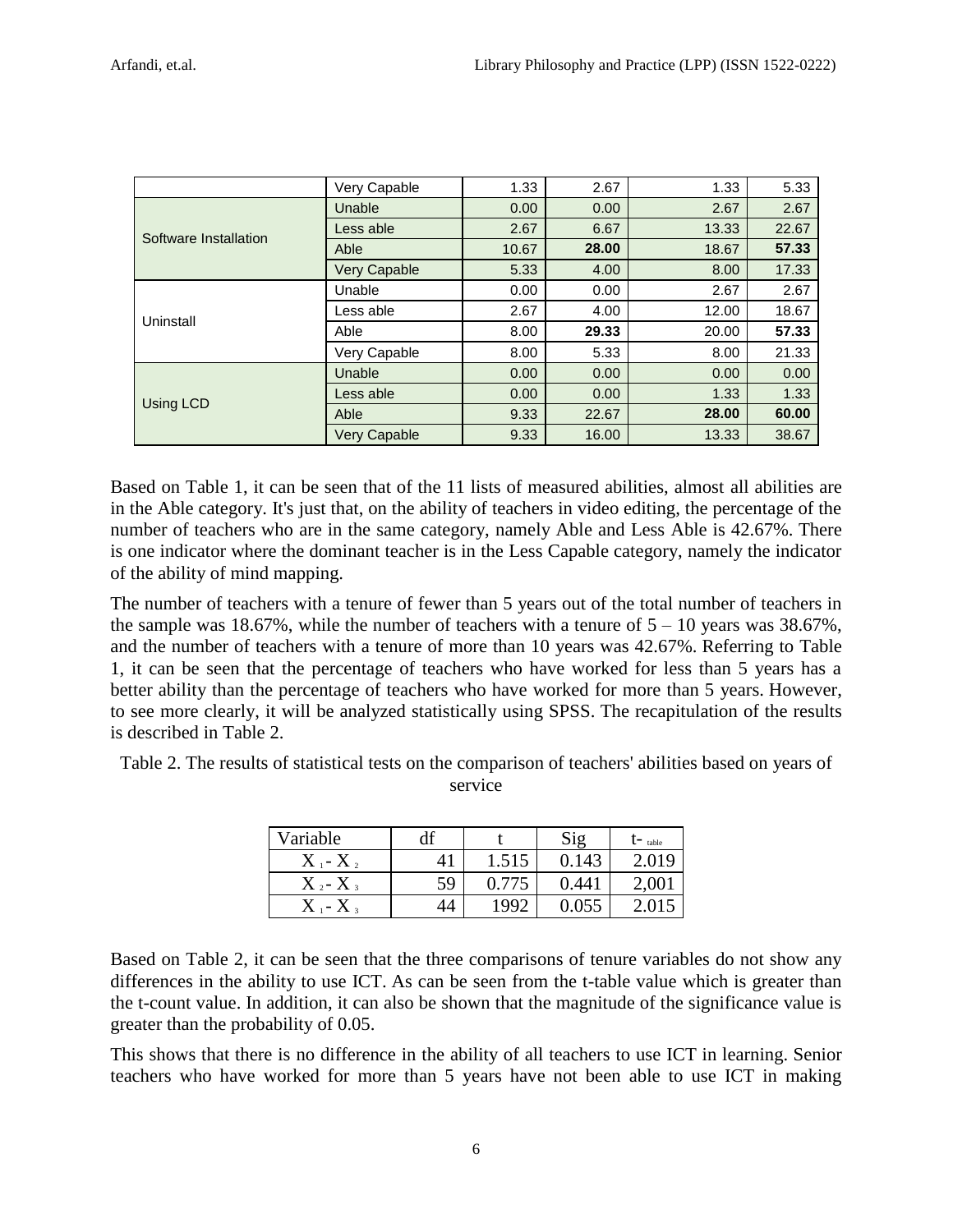concept maps and video editing. This is also experienced by Junior teachers who have less than 5 years of service. These results are in line with research which states that teachers have used ICT in learning, and there is no difference between the use of ICT and teacher demographics (Aberšek & Flogie, 2017; Rahman et al., 2017; Schuster et al., 2015).

Strengthening the role of teachers in industry 4.0 is urgent to consider the role of vocational education in preparing graduates who are qualified, competitive, and able to adapt to changes that occur in the world of work (Ahmad et al., 2016; Nurhabibah et al., 2018). Vocational education emphasizes the importance of the relevance of industrial needs so that individual improvement and development needs to be aligned with the conditions and needs that exist in the industry (Asrib & Arfandi, 2017; Purnamawati et al., 2019).

One of the movements launched by the government to strengthen the quality of education in response to the industrial era 4.0 is the new literacy movement. This movement integrates digital literacy, technological literacy, and human literacy in every component of education. In addition, current conditions require teachers to also increase competence in the ability to connect online. A work environment that continues to do work online will "force" teachers to also improve their ability to adapt to a dynamically evolving work environment (Aoun, 2018; Ayoub & Payne, 2016; Lamanauskas, 2008; Vernanda et al., 2018).

Therefore, Mishra and Koehler offer the concept of The Technological Pedagogical Content Knowledge (TPACK) as a framework to see the level of teacher ability at various levels and demonstrate the skills of teachers in integrating their ability to work in an online environment (Mishra & Koehler, 2006). Since the application of technology to learning, teachers' skills in delivering subject matter have also become more adaptable. Especially when learning will be done online, the understanding and technical ability to use technology must also increase (Roddy et al., 2017).

The teacher's understanding and ability to use technology must be able to keep up with technological developments. Every change that occurs requires high teacher adaptability in its application. One thing is certain that the use of technology is a tool that helps teachers in presenting knowledge more effectively and becomes a means of facilitating students in achieving learning goals.

# **4. Conclusion**

Based on the results and discussion, it can be concluded that:

- a) The ICT literacy of SMK teachers is quite good, but most of them needs to be improved.
- b) The ability of teachers to use technology without networks in learning is good but still needs to be improved in terms of making mind maps and video editing.
- c) There is no difference on the ICT Literacy of teachers to use technology according to their working period. Therefore, strengthening the ability of teachers can be given to anyone who wants to learn information and communication technology.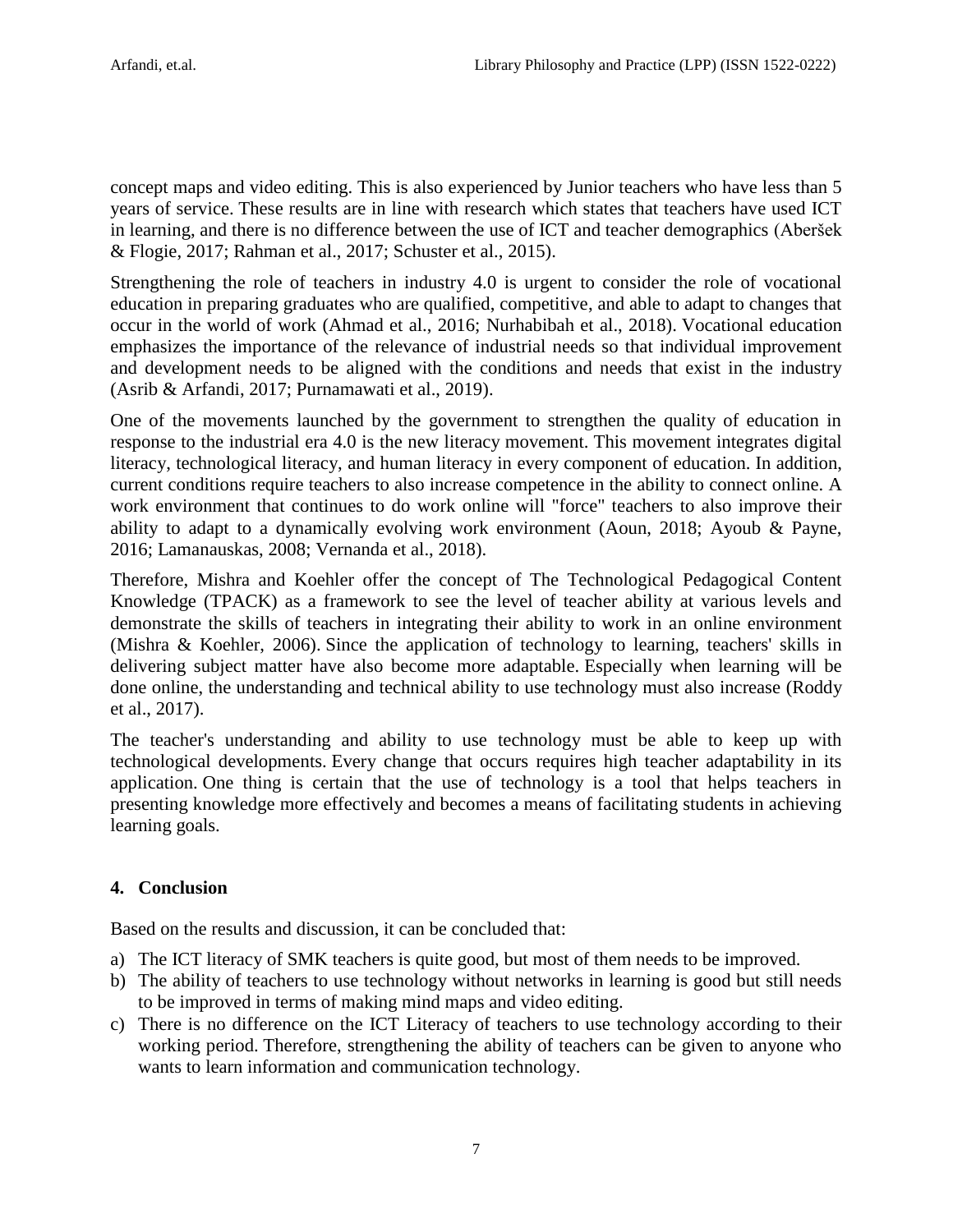#### **References**

- Aberšek, B., & Flogie, A. (2017). Evolution of competences for new era or education 4.0. *XXV Conference of Czech Educational Research Association (CERA/ČAPV)"Impact of Technologies in the Sphere of Education and Educational Research", Czech*.
- Ahmad, M., Badusah, J., Mansor, A. Z., Abdul Karim, A., Khalid, F., Daud, M. Y., Din, R., & Zulkefle, D. F. (2016). The Application of 21st Century ICT Literacy Model among Teacher Trainees. *Turkish Online Journal of Educational Technology-TOJET*, *15*(3), 151–161.
- Alazam, A.-O., Bakar, A. R., Hamzah, R., & Asmiran, S. (2012). Teachers' ICT skills and ICT integration in the classroom: the case of vocational and technical teachers in Malaysia[1] A.- O. Alazam, A. R. Bakar, R. Hamzah, and S. Asmiran, "Teachers' ICT skills and ICT integration in the classroom: the case of vocationa. *Creative Education*, *3*, 70.
- Aoun, J. E. (2018). Robot-Proof: Higher Education in the Age of Artificial Intelligence. *MIT Press*.
- Arfandi, A., Purnamawati, & Nurfaedah. (2020). The development of a Thurstone scale for identifying teacher ability in using information and communication technology. *Journal of Physics: Conference Series*, *1456*(1). https://doi.org/10.1088/1742-6596/1456/1/012038
- Arfandi, Anas. (2020). Teachers Ability on Information and Communication Technology in Industry 4.0 Era. *3rd International Conference on Education, Science, and Technology (ICEST 2019)*, 161–164.
- Arnold, S. R., Padilla, M. J., & Tunhikorn, B. (2009). The development of pre-service science teachers' professional knowledge in utilizing ICT to support professional lives. *Eurasia Journal of Mathematics, Science & Technology Education*, *5*(2), 91–101.
- Asrib, A. R., & Arfandi, A. (2017). Meeting the industrial demand of construction engineering graduate competence. *Jurnal Pendidikan Vokasi*, *7*(3), 320–328.
- Ayoub, K., & Payne, K. (2016). Strategy in the age of artificial intelligence. *Journal of Strategic Studies*, *39*(5–6), 793–819.
- Bakar, R., & Mohamed, S. (2008). Teaching using information and communication technology: Do trainee teachers have the confidence? *International Journal of Education and Development Using ICT*, *4*(1), 5–12.
- Caldarola, E. G., Modoni, G. E., & Sacco, M. (2018). A Knowledge-based Approach to Enhance the Workforce Skills and Competences within the Industry 4.0. *The Tenth International Conference on Information, Process, and Knowledge Management, Rome*.
- Chandra, V., & Lloyd, M. (2008). The methodological nettle: ICT and student achievement. *British Journal of Educational Technology*, *39*(6), 1087–1098.
- Destiana, B., & Soenarto, S. (2014). Faktor determinan pemanfaatan tik dan pengaruhnya terhadap kinerja guru SMK di Kabupaten Gunungkidul. *Jurnal Pendidikan Vokasi*, *4*(3).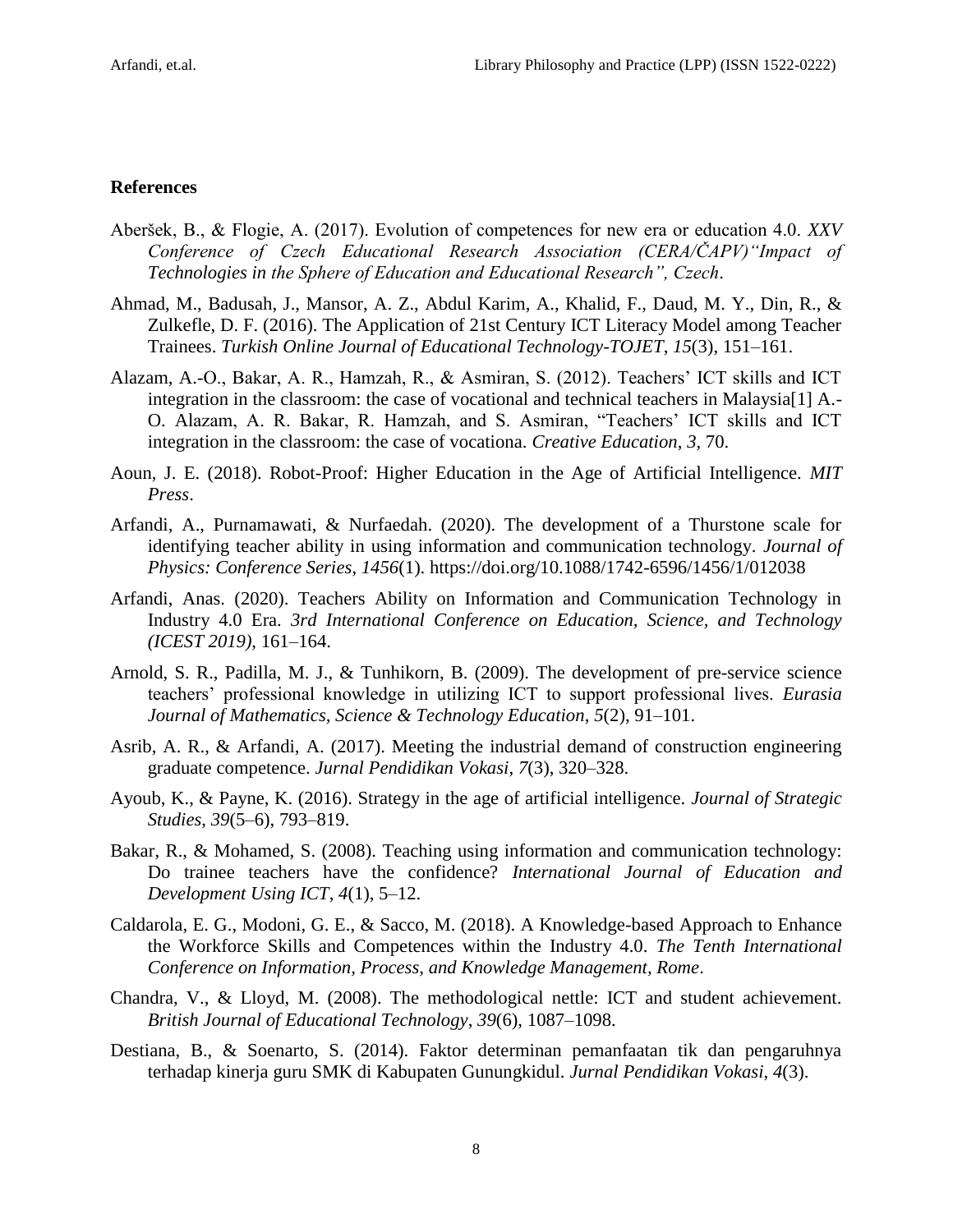- Durmuş, A., & Dağlı, A. (2017). Integration of vocational schools to industry 4.0 by updating curriculum and programs. *International Journal of Multidisciplinary Studies and Innovative Technologies*, *1*(1), 1–3.
- Elmunsyah, H. (2014). A national education policy-based ICT model for Indonesian vocational high schools (VHS). *Global Journal of Engineering Education*, *16*(3), 136–140.
- Erol, S., Jäger, A., Hold, P., Ott, K., & Sihn, W. (2016). Tangible Industry 4.0: a scenario-based approach to learning for the future of production. *Procedia CiRp*, *54*, 13–18.
- Fitriyadi, H. (2012). Keterampilan TIK guru produktif SMK di Kabupaten Hulu Sungai Utara dan implementasinya dalam pembelajaran. *Jurnal Pendidikan Vokasi*, *2*(2).
- Gao, Q. (2021). Professional development and ICT literacy of college teachers based on FPGA and image target recognition education. *Microprocessors and Microsystems*, *80*, 103349.
- Ghavifekr, S., & Rosdy, W. A. W. (2015). Teaching and learning with technology: Effectiveness of ICT integration in schools. *International Journal of Research in Education and Science*, *1*(2), 175–191.
- Janti, S. (2014). Analisis validitas dan reliabilitas dengan skala likert terhadap pengembangan si/ti dalam penentuan pengambilan keputusan penerapan strategic planning pada industri garmen. *Prosiding Seminar Nasional Aplikasi Sains & Teknologi (SNAST)*, *15*, 155–160.
- Lamanauskas, V. (2008). *Effective ICT implementation as a precondition for developing general and vocational education*. SCIENTIA SOCIALIS 29 K DONELAICIO ST, SIAULIAI, 78115, LITHUANIA.
- Moye, J. J. (2009). Technology Education Teacher Supply and Demand--A Critical Situation. *Technology Teacher*, *69*(2), 30–36.
- Nurhabibah, Setiawan, A., Yanti, H., Miraj, Y. Z., & Yannuar. (2018). *Analysis of ICT Literacy Competence among Vocational High School Teachers* (A. A.G., N. A.B.D., W. I., & P. V. (eds.); Vol. 306, Issue 1). Institute of Physics Publishing. https://doi.org/10.1088/1757- 899X/306/1/012097
- Oliver, R. (2002). The role of ICT in higher education for the 21st century: ICT as a change agent for education. *Retrieved April*, *14*, 2007.
- Purnamawati, P., Arfandi, A., & Nurfaeda, N. (2019). The level of use of information and communication technology at vocational high school. *Jurnal Pendidikan Vokasi*, *9*(3), 249– 257.
- Rahman, N. A. A., Kadir, S. A., Mohammad, M. F., & Moin, M. I. A. (2017). Higher TVET Education in Aviation: Teaching Quality and a Master Key to Industry 4.0. *International Journal of Education*, *2*(5), 44–53.
- Restiyani, R. (2014). Profil pemanfaatan teknologi informasi dan komunikasi (tik) sebagai media dan sumber pembelajaran oleh guru biologi. *EDUSAINS*, *6*(1), 49–66.